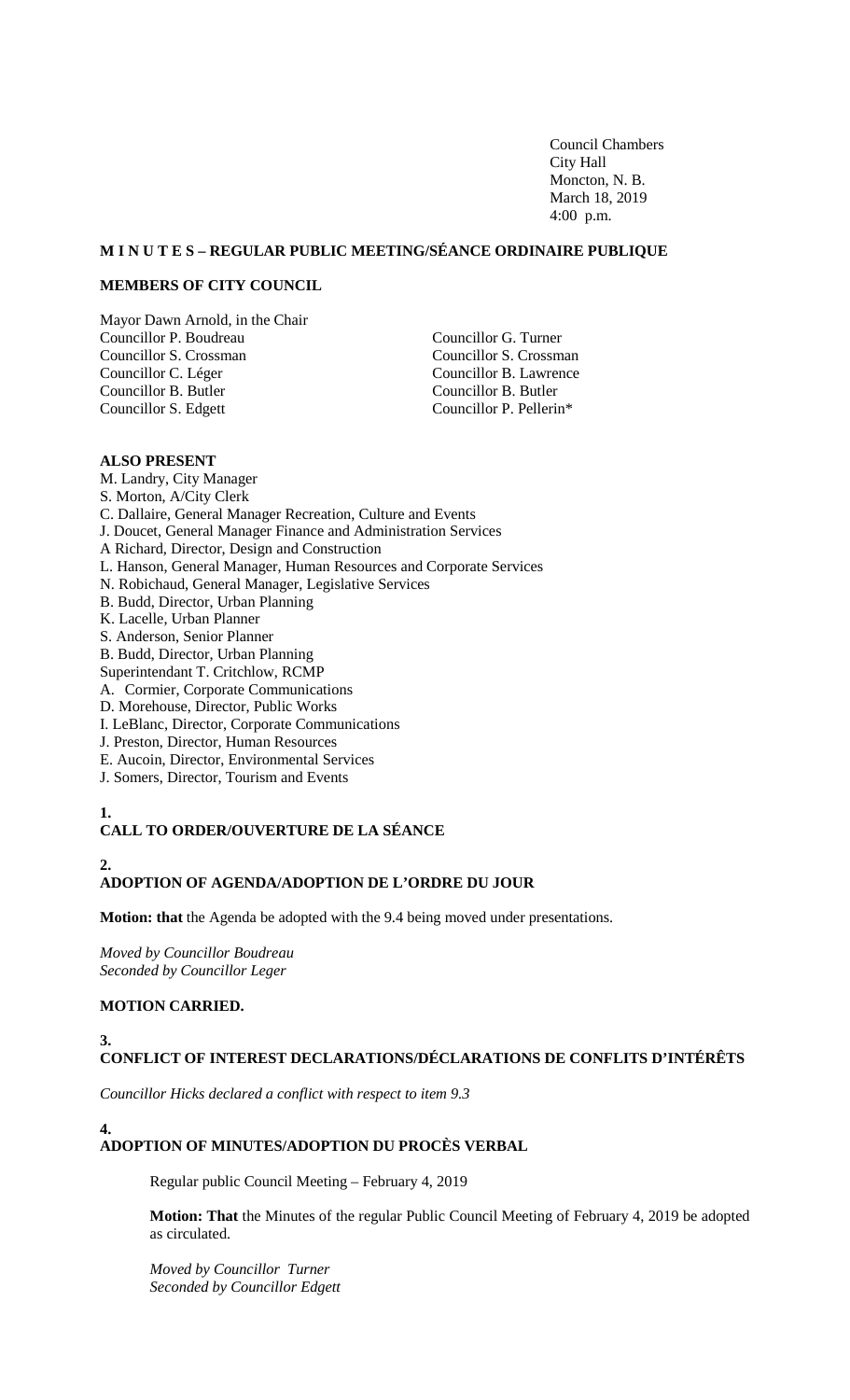## **MOTION CARRIED.**

#### **5.**

# **CONSENT AGENDA/QUESTIONS SOUMISES À L'APPROBATION DU CONSEIL**

5.1 Tennis Moncton License Agreement

**Motion: That** Moncton City Council approve the license agreement terminating on January 1, 2024 between Tennis Moncton Inc. and the City of Moncton, and that the Mayor and City Clerk be authorized to sign all necessary documents and to affix the corporate seal thereto.

*Moved by Councillor Leger Seconded by Councillor Edgett*

# **MOTION CARRIED.**

#### **6.**

# **PUBLIC AND ADMINISTRATION PRESENTATIONS/ EXPOSÉS DU PUBLIC ET DE L'ADMINISTRATIONS**

6.1 **Public Presentation** – Moncton High School / Royal Oaks – Transportation – Mike Belong, Principal Moncton High and Kevin Morrison, President of Royal Oaks Association

Mike Belong and Kevin Morrison (President of Royal Oaks Community Association) circulated their presentation to Council regarding the lack of connectedness of Moncton High School, Elmwood Drive. They requested consideration to extending the bus runs from the City beyond Pine Tree to the school to 6 p.m. in the evening and on Saturday in the middle of the day. This would provide transportation to students from a lower socio-economic status allowing them to participate in after school activities. Mr. Morrison noted that Longfellow Drive off of Elmwood Drive was intended as the primary entrance which buses are mandated to use. However, 90% of the traffic uses a secondary entrance at the north entrance to Royal Oaks Blvd and off Eaglewood Drive. Speeding is occurring in excess of 100 km per hour with students and community members walking where there are no sidewalks. Messrs. Belong and Morrison submitted the following recommendations:

- 1) Close Eaglewood Crescent as an entrance to MHS and use it make it a secondary entrance with control at the entrance for large events.
- 2) If maintained as an entrance should consider install speed bumps along Eaglewood Drive
- 3) 25km signs at top and bottom of Eaglewood Street, as well as school signs in the City
- 4) Greater police presence to monitor the traffic
- 5) Connect sidewalks of Eaglewood to Elmwood Drive

In reply to Councillor Crossman and the presenters, Alcide Richard noted that the sidewalk section along Royal Oaks Blvd. has been added to the summer 2019 traffic program. Engineering has also contacted the RCMP and will be conducting further traffic reviews regarding the speeding and submitting recommendations.

The City Manager agreed to have Administration follow up on the items mentioned, in particular public transportation and Codiac Transpo. In terms of safety issues Engineering will address and provide more details once available.

## 6.2 **Presentation –** Refugee Story – Yousef Alachhab/ Présentation

Yousef Alachhab thanked the Mayor for inviting him to share his experience. He expressed gratitude for the privilege of living in a country such as Canada and being afforded an opportunity to start a new life. He also expressed thanks to the church involved in providing his family assistance and to MAGMA for the language training. His plans for the future include starting a business. He noted that his father operates a wood business at the market in Dieppe. He provided some highlights on his home country Syria, its contribution to the world and its historical significance.

The Mayor thanked Mr. Alachhab for his informative presentation. She noted that the City is launching its new immigration strategy and encouraged feedback from the public. She also acknowledged and thanked the MAGMA teachers in the audience.

6.3 **Presentation** – Canadian Union of Public Employee Local 51 – Marcos Salib/ Présentation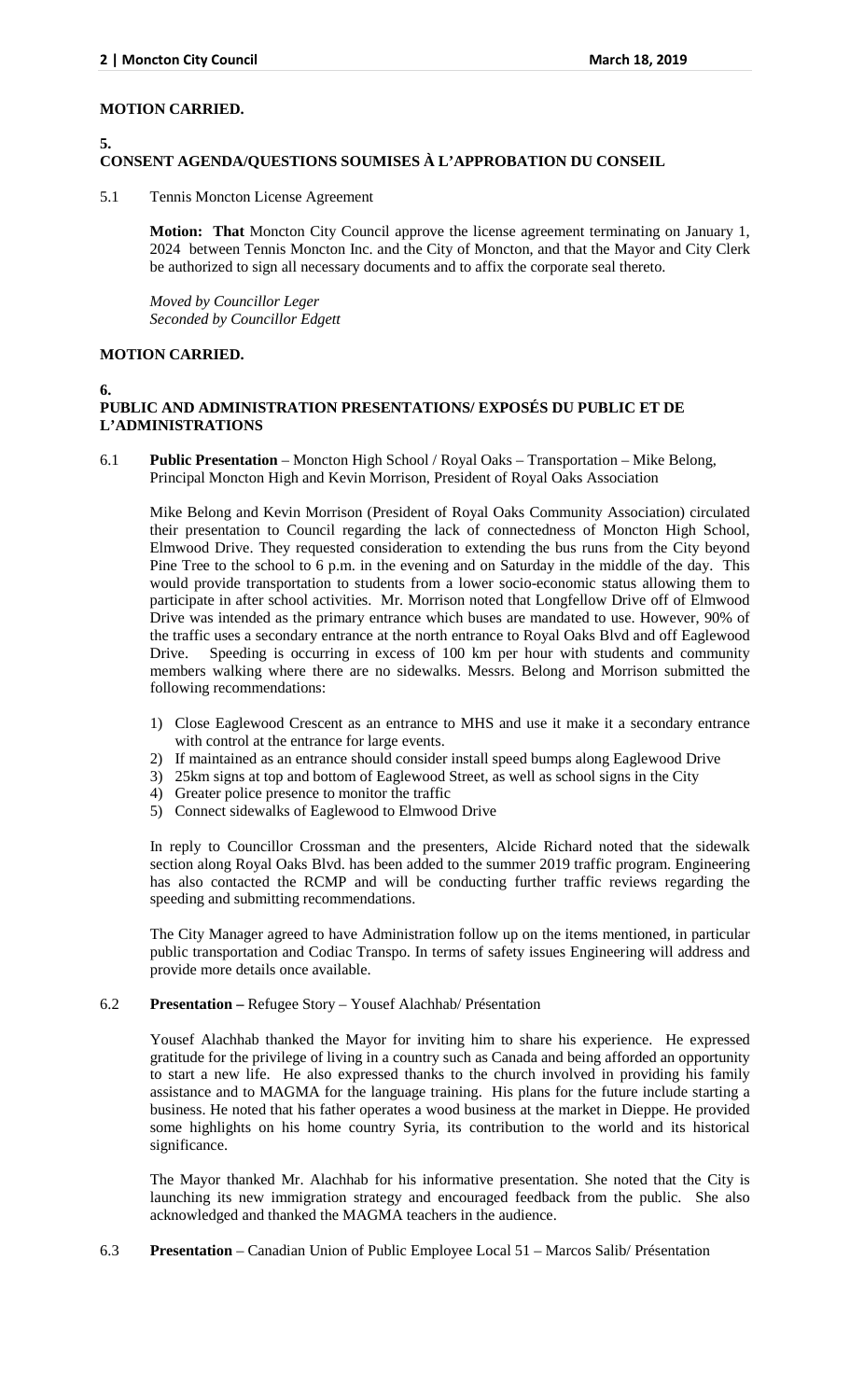City Council received a PowerPoint presentation from representatives of Keith Hatto and Matt Simpson, executive CUPE Local 51, and national representative Marcus Sallib, regarding their concerns with contracting out sanitation. The following points were noted:

- Despite the motion of 2018 when Council opted to bring all of the work back to CUPE Local 51, Fero continues to deliver waste services for the city.
- A number of problems were noted with privatization, i.e. loss of control by the City in terms of services and projected costs of services.
- A three-bin mechanical system was suggested as a potential solution and its benefits were included in the presentation.
- Their cost breakdown showed a \$138,750 difference than what was projected by the City
- The Union believes that Fero bid lower to secure Moncton's bid for one section and that prices could increase in the future.
- 15% of the workforce in this local and the City has increased in population by 30%.

Mr. Hatto explained that the sanitation section is short staffed. In house staff are willing to undergo training however, no offer was received from the employer.

In response to questions raised by councillors regarding the following, union representatives responded as follows:

- The cost of the mechanical bin system was projected lower than management's projections as the union looked at the costs charged to other municipalities by larger companies at lower prices.
- In terms of Administration's steps to ensure the safety of employees, union representatives commented that staff had participated and offered suggestions a year ago. They explained that midnight shifts are better times to collect waste, adding that problems were encountered when the shifts were split.

Councillor Hicks requested the union's commitment to work with administration to make this work as an in house operation. Mr. Sallib and Union members welcomed the opportunity to work with the City.

## 6.4 **Presentation** – Cultural Board Annual Update – Thomas Raffy, Co-Chair, Joanne Duguay, Cultural Development Officer

City Council received a presentation from Joanne Duguay and Thomas Raffy, Chair, Cultural Board, regarding the Cultural Plan. Joanne Duguay thanked the members of the board for their hard work and guidance. She noted that some members' terms expire this year and acknowledged their significant contribution to the committee. Highlights of the cultural plan and priorities for the upcoming were presented and is summarized as follows:

- Inauguration of the Resurgo art piece at the Avenir Centre in August 2018
- Partnered with Galerie d'Art Louise and Reuben Cohen which saw the addition of 13 public art installations in the city.
- Cultural Investments \$803,285– allowed for major festivals, i.e. Danse Atlantique, etc.
- Priorities include the completion of the Public Art Master Plan to be presented to Council prior to summer, Feasibility of the Contemporary Art Museum, First Nation projects and Congrés mondial acadien to be completed in the summer
- Heritage is part of the Cultural Plan Heritage Board to present a report
- Cultural Identity supports projects to increase in cultural identity featuring works and programs by various ethnic groups

Councillor Thériault noted pending closures of churches and suggested discussion on this issue.

Councillor Boudreau referenced an article in an economic journal regarding the revival of cities in the US which suggested investing in culture as a means of attracting companies who wish to return or establish in the community.

## 6.5 **Other Presentations**

Christine Roberts appeared before Council concerning a CBC news cast and comment by a City Official regarding not in my backyard attitude. She urged Council to take a stance against "not in my backyard" attitude in terms of affordable housing, noting that it promotes discrimination in a community. She outlined the impact on her son's education, who is now home schooled and has been subjected to many cruel comments which are incorrect. She referenced Article 25 in the Declaration of Rights which includes the right to adequate standard of living shelter and Article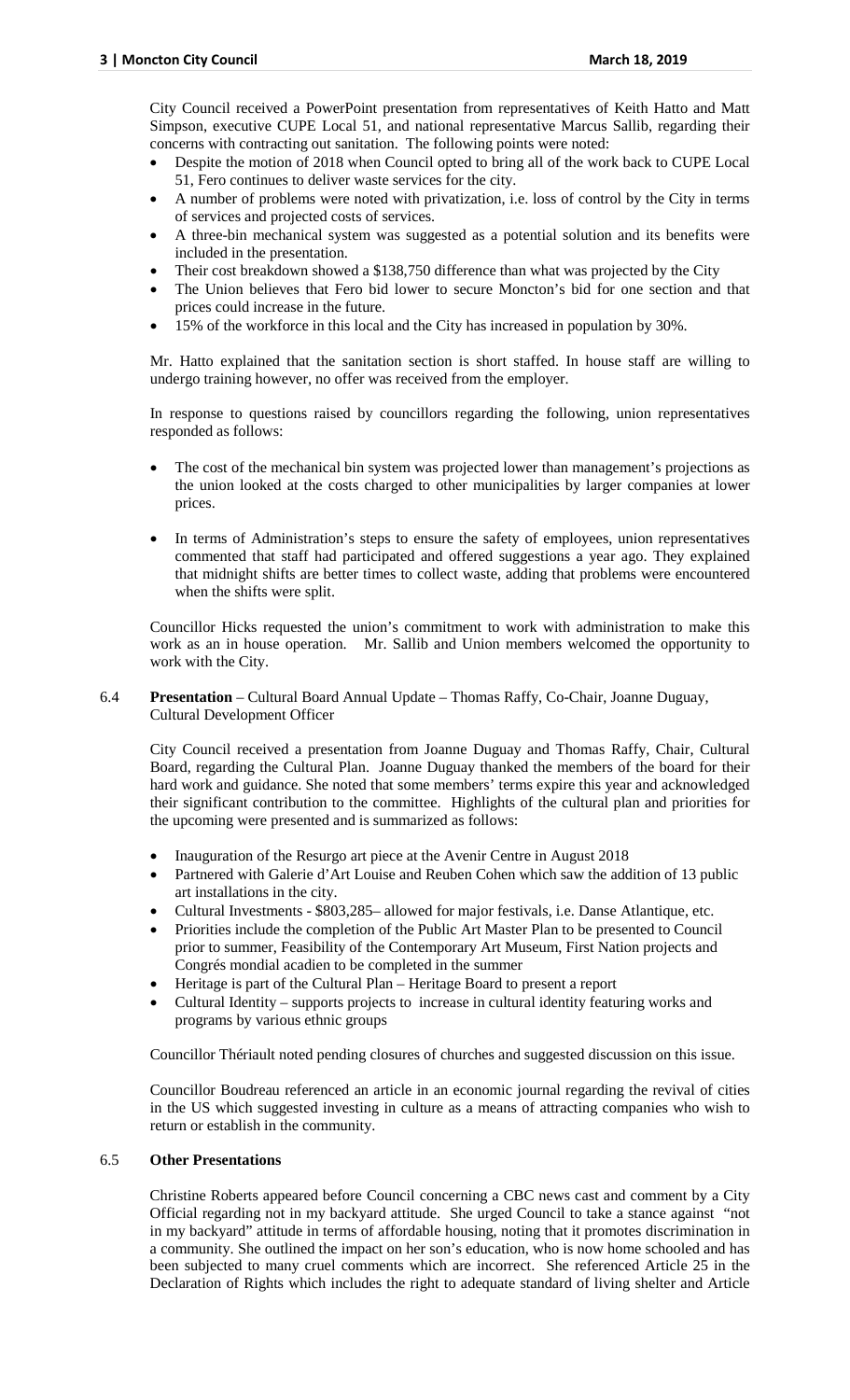26 as it pertains to education. She noted that unfortunately not everyone is afforded those rights. She urged City Council to stand up for families with children with autism and special needs.

## 6.6 **By-Law T-310**

Francis Gilbert reported issues created by By-Law T-310 especially for residents in the Georges Dumont Hospital area who are unable to park in front of their home for more than two hours between the hours of 9 a.m. – 6 p.m. Monday to Friday. He recalled that Mr. Collins had requested that the City extend the parking permit program to the Georges Dumont Hospital. The City's Engineering Department advised that the parking restrictions served to reduce the speed in front of the hospital, however, it created problems for residents and the department had to intervene on a number of occasions. He felt that the problems around the George Dumont are identical to those at the Moncton Hospital. During the winter, he must park on the street to allow for snow plowing of his driveway which results in a \$40 fine each time. In December 2013 he noted that the City implemented stickers for the Moncton Hospital, however, that privilege was not extended to the Georges Dumont area. He suggested the need to consult with the residents and include them in a solution. He suggested that the pilot project for the Moncton Hospital be extended to include the Georges Dumont area, specifically Highfield, Portledge and Bromley Streets. He noted that Engineering has not received the same mandate from City Council to implement a parking program around the Georges Dumont and stressed the need to consult with the residents of the area.

The City Manager noted that a pilot project is being undertaken at the Moncton Hospital and suggested that Mr. Gilbert leave his coordinates and administration to explore options.

## 9.4 **Recommendation(s**) – Private Session – March 11, 2019

Following introductory remarks by the City Manager, City Council received a PowerPoint presentation from Jack MacDonald and Laurann Hanson. The following are highlights of the presentation:

- Management is responsible to ensure the safety of its employees of the highest standard under the Provincial Occupational Health and Safety Act and federally under Bill C-45.
- The City has a fiduciary responsibility to residents to ensure service of the highest quality at a reasonable price
- The City has 7 collection zones, 6 of which is handled by CUPE and one by private contractor
- WorkSafeNB has stated that sanitation is one of the most dangerous jobs and more prone to injuries than other jobs in terms of soft tissue injuries caused by repetitive motion
- An ergonomic study s conducted revealed that the sanitation employees worked too fast in picking up the garbage and the following options were outlined.
	- 2 man truck system –\$98.66 per household \$837,000 above the cost of the current service – the currently employee complement would have to be increased from 7 - 14
	- Mechanical System 3 bin system \$110 per household \$1,123,000 per year Bin system limits the amount that can be collected
	- Contracted out service \$62.32/household-\$51,000 less Moncton: \$64.43 (1 man per truck)
	- Current situation unsustainable employees continue to be injured

Laurann Hanson referenced the motion of May 22, 2018 at which time the motion was passed: *That administration be directed not to renew the Fero contract for another year, effectively bringing all services back "in-house" to CUPE Local 51. This will require at least one permanent employee to be hired to deliver the additional service. That Administration be directed to return to Council by June 2019 with solutions to reducing risk of injuries to City Employees with regard to garbage pickup."*

Mrs. Hanson noted that the budget practice is now a three year process. Administration reviewed the options in terms of reducing injuries along with their costs and this information was shared with CUPE. The \$65 per household fee remains in the operating budget for 2019, 2020 and 7 permanent employees have been budgeted. Since May 2018 the seventh position was filled with considerable turnover in sanitation. Twelve 12 additional candidates were offered positions in sanitation – 5 internal and 7 external with 47 candidates interviewed.

**Motion: That** Moncton City Council authorize administration to extend the current one-zone waste collection agreement with the current service provider, on a temporary basis, to provide additional collection equipment and staff for any and all zones (for a minimum of 6 months) at a negotiated rate of \$4.98 per month per household plus HST @ 15% (\$62.32 annual price per household including the portion of municipal taxes) as positions become vacant due to attrition of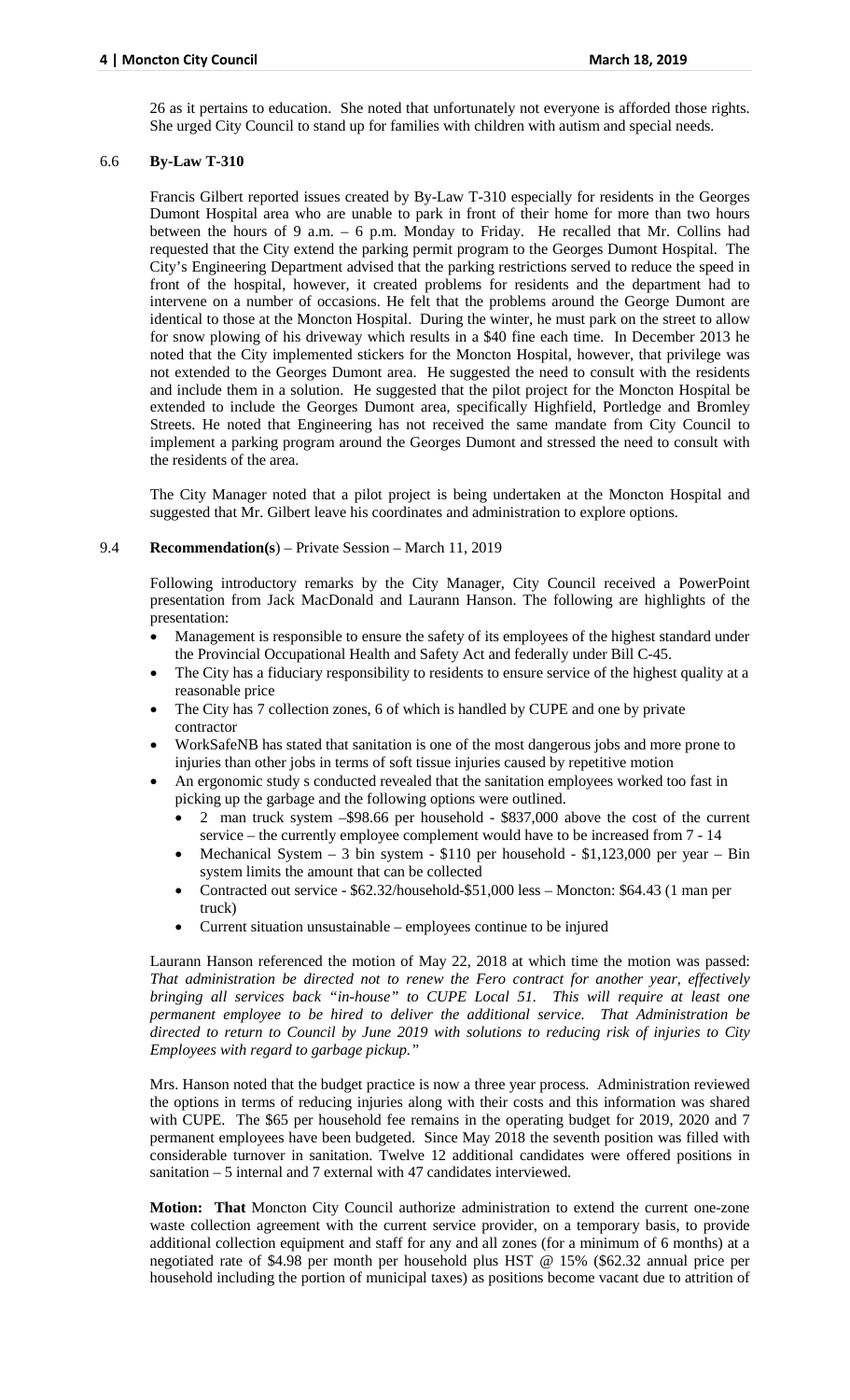CUPE employees during CUPE contract negotiations and that the Mayor and City Clerk be authorized to execute all necessary documents and affix the corporate seal thereto.

*Moved by Councillor Lawrence Seconded by Councillor Edgett*

Considerable discussion ensued with several members of Council raising concerns and various questions. Councillor Hicks expressed concern at Council becoming involved in motions during negotiations which he felt established a dangerous precedent and could be construed as bargaining in bad faith. He referenced articles on cities such as Calgary and Stilwater, Oklahoma regarding the dangers of privatization adding that costs could increase with a private contractor and that it could be difficult for the city to return to return to providing the business in house. He suggested retaining the reserves for a period of time to ensure that the City is satisfied with the service by the contractor. He also felt an independent consultant should be engaged to review the process to provide all of the facts on which to base a proper decision, adding that further information is required as the private contractor's operation and their costs. He required further information to making an informed decision on this matter.

Councillor Crossman referenced a situation in February where waste collection in his neighbourhood did not occur on the scheduled day. Administration explained after the collection team identified that collection could not occur in one area due to the lack of a collector, a call was made at noon time for extra help and none of the employees accepted the offer, therefore, the contractor was subsequently contacted and a decision was made to collect on Saturday morning.

Councillor Lawrence requested that staff provide a more detailed analysis on the mechanical process taking into consideration the size of the bins, whether they could be user-friendly for seniors, the costs, pros and cons, etc.

Mr. MacDonald reiterated that Council was being asked to vote on an emergency temporary contract to allow the service to continue in the next few months. The decision to contract out is not a reflection of CUPE workers who provide great service to the public. None of the zones would be privatized unless an employee left the area of sanitation for another position. Employees still have the right to remain in sanitation. He stressed that no job loss will ensue.

Regarding affordability of the City returning to an in house service, Administration believed it could be done through reserve accounts and could be considered through the budget process which is reviewed annually. Equipment could be purchased over a couple of years at approximately \$1.5M.

Mr. MacDonald encouraged council to contact Riverview and Dieppe who have contracted out for the past 20 years. He did not expect the City's costs to exceed their costs as Moncton has more residences.

In response to Councillor Hicks, Mr. Sallib acknowledged that while several job postings were bulletined, part of the Union's concern related to the length of time vacancies are bulletined, some of which are over a month old. The collective agreement calls for 14 days for jobs being posted. In terms of the incident on February  $22<sup>nd</sup>$ , he noted it was a vacation day approved by the employer who was aware that only two employees would be on duty for the entire day. The collective agreement allows for the employer to call in employees from other departments within the Union in Public Works capable of doing the work to replace the position which was not done. He expressed concern at the potential for job loss as casuals who have worked for the City for years have been denied jobs that will be bulletined publicly. He added that the Union requested a meeting with the City Manager in writing which was denied and which is proceeding to arbitration. He suggested that if Council contacts Dieppe and Riverview that they include Saint John.

Councillor Leger suggested further discussion on the comparisons in terms of the mechanical arms. He also requested clarification on the process followed for job postings and whether it was slow. He put forward the following amendment:

**Amendment: that** the following wording be removed: *as positions become vacant due to attrition of CUPE employees during CUPE contract negotiations* ….

Mr. MacDonald noted that while reference to CUPE negotiations could be removed, the portion relating to the positions becoming vacant was necessary to continue the service.

The City Manager advised of efforts being made to continue the service at no extra cost to the taxpayer and to bring forward a further analysis in six months on moving forward as to how to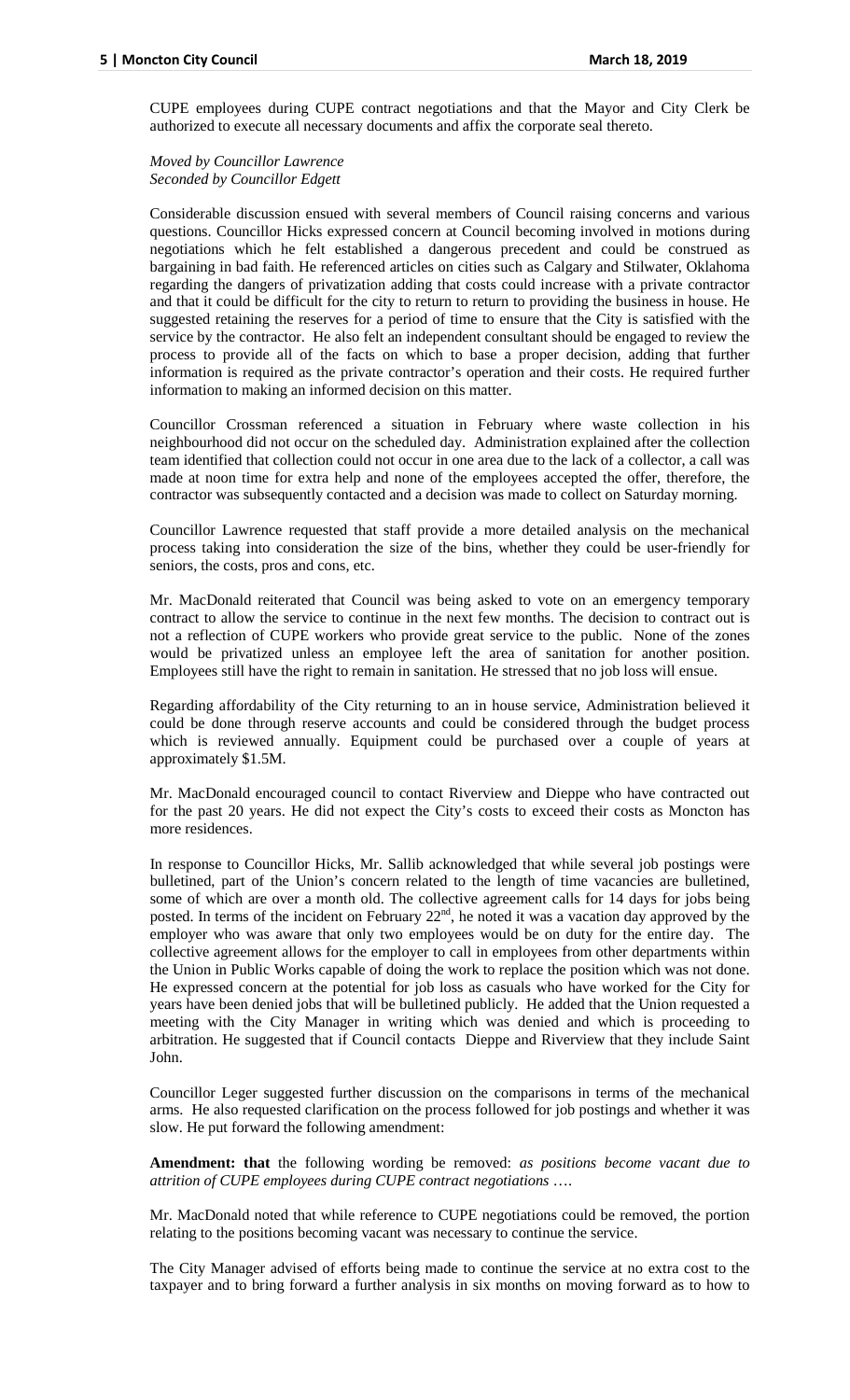proceed. If Council wishes to retain the service in house any item will have to be reflected in the 2020 budget. He reminded Council that a \$750,000 debt is predicted for 2020 budget.

The mover and seconder agreed to the change and the final motion read as follows:

**Motion: That** Moncton City Council authorize administration to extend the current one-zone waste collection agreement with the current service provider, on a temporary basis, to provide additional collection equipment and staff for any and all zones (for a minimum of 6 months) at a negotiated rate of \$4.98 per month per household plus HST @ 15% (\$62.32 annual price per household including the portion of municipal taxes) as positions become vacant due to attrition of CUPE employees and that the Mayor and City Clerk be authorized to execute all necessary documents and affix the corporate seal thereto.

The Mayor thanked CUPE for all their work as well as Administration reiterating Mr. MacDonald's position that the decision relates to safety and financial considerations and that no one will lose their job.

**Against –** *Councillors Hicks, Pellerin and Crossman, Thériault*

## **MOTION CARRIED.**

#### **7. PLANNING MATTERS/ QUESTIONS D'URBANISME**

## 7.1 **New application** – 5 Pleasant Street

Mr. Budd provided an overview of the new application for the rezoning, on behalf of the Roman Catholic Arch Bishop, to re-designate the property at 5 Pleasant Street from CU (Community Use) to NH (Neighbourhood) to redevelop a portion of the site into a four-story 80 unit residential building. The Municipal Plan amendment will allow for the property to be rezoned from P1 (Community Use) to R3 (Multiple Unit Dwelling). Access to the site will be from Pleasant Street with two driveways. The property will have underground parking for 64 vehicles plus one barrier free as well as 57 surface parking spaces and 4 barrier spaces. Landscaping and trees are proposed for this property. A traffic count was submitted and a traffic impact study was not required. The intent is to demolish the existing church. While not designated a heritage building, a report was submitted to the Heritage Board for a determination last month.

**Motion: That** Moncton City Council proceed with the Municipal Plan amendment being By-law Z-113.26 and the Zoning By-law amendment being By-law Z-213.65 and:

- 1) That Council give first reading to Municipal Plan amendment By-law Z-113.26 and the Zoning By-law amendment By-law Z-213.65;
- 2) That a public presentation for the plan amendment be set for April 1, 2019<br>
That a public hearing be set for May 6, 2019: and
- That a public hearing be set for May 6, 2019; and
- 4) That By-law Z-113.26 and Z-213.65 be referred to the Planning Advisory Committee for its written views; and

The rezoning, if approved, should be subject to a conditional zoning agreement, including but not limited to:

- 1) That a piece of the existing building be saved and integrated into the site to commemorate the church;
- 2) That landscaping along the western side of the building be completed as per section 129(2) of Zoning By-law Z-213 within one year of the completion of the development and that this be shown on a revised site plan prior to the issuance of a Building and Development permit;
- 3) That notwithstanding section 129(5)(b) the jogs and recesses are permitted to be larger than the required nine metres as per the elevation drawings;
- 4) That the applicant shall submit the WAWA (Wetland and Watercourse Alteration) permit prior to the issuance of a Building and Development permit
- 5) That the rezoning agreement be signed within 12 months of it coming into effect unless an extension is approved, and if the agreement is not signed by the deadline, the rezoning will not come into effect;
- 6) The development shall be carried out in substantial conformance with the plans and drawings submitted as Schedule B; and
- 7) That the \$1,000 security deposit required for a Conditional Rezoning Agreement and bylaw registry fees, be paid prior to registration.

*Moved by Councillor Boudreau*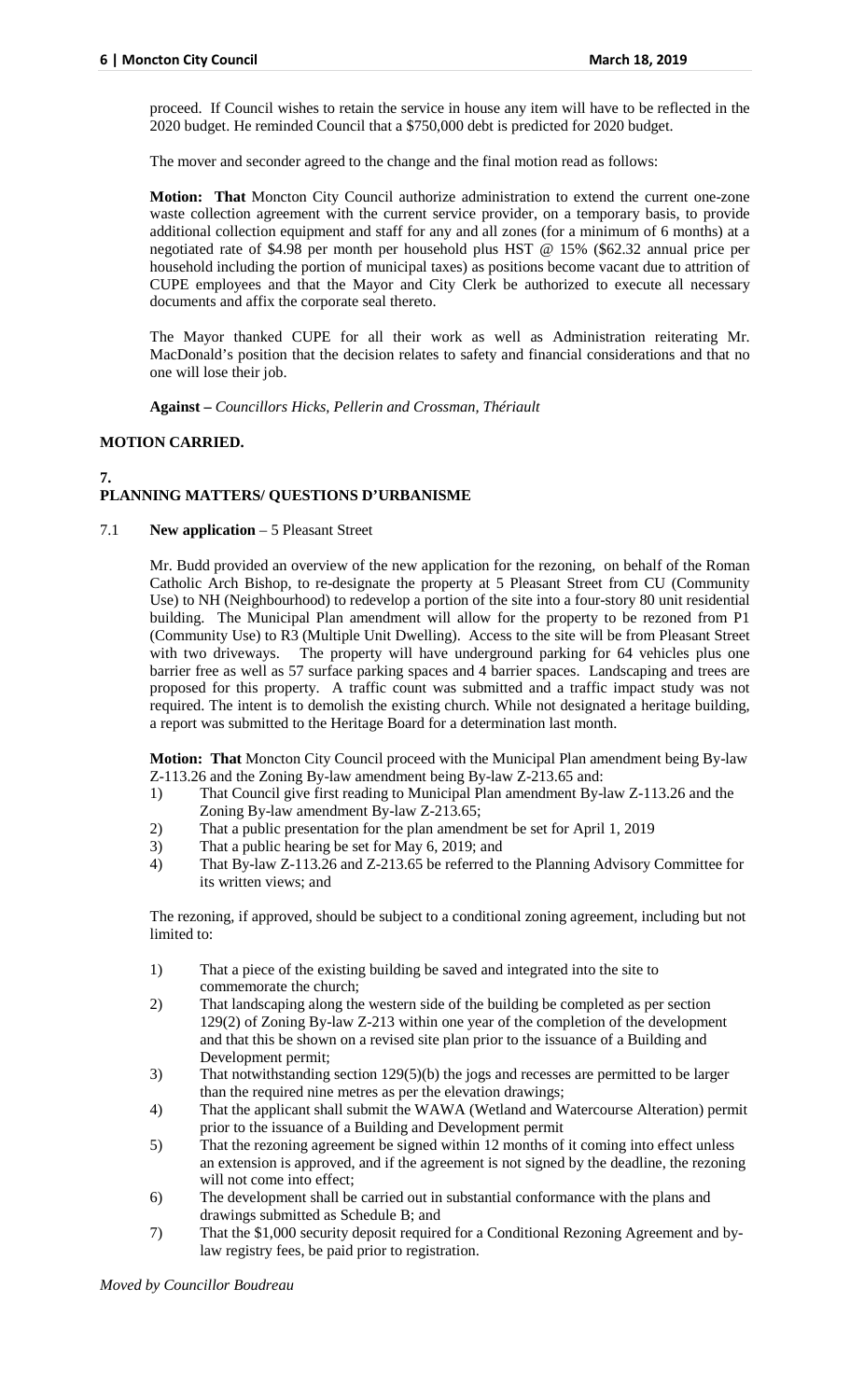#### *Seconded by Councillor Leger*

If approved the application will proceed to

- **Public Presentation** April 1, 2019
- **PAC Written Views** April 27, 2019
- **Public Hearing** /Second and 3rd Readings May 6, 2019

Considerable discussion with the following concerns and requests presented:

- Councillors Crossman and Pellerin requested that traffic concerns be addressed on Lewisville Road - Mr. Budd agreed to approach Engineering.
- Councillor Lawrence expressed concern at the infringement on the wetland and watercourse Administration will include in their next report a cross-section of the land and further details as to how any infringement on the watercourse will be mitigated as well as details regarding the WAWA certificate.
- Councillor Theriault requested that the City work with the developer to find a creative way to recognize the cultural aspect of the church. Administration agreed to include it as part of the next presentation adding that Urban Planning and the Heritage Board would work with the developer and Church to appropriately commemorate the church and heritage on the site.
- Councillor Leger noted that the City should have a plan for churches being sold and possibly never repurposed. He suggested reviewing action taken in Montreal and Quebec.

Mayor Arnold reminded Council of the public hearing scheduled for April 1, 2019, adding that that the developer will be afforded the opportunity to speak at that time.

**MOTION CARRIED** - Councillors Crossman and Pellerin registered nay votes.

#### 7.2 **Public Hearing** – 132 McLaughlin Drive (PID 00773168)

City Council received a PowerPoint presentation, including renderings with architectural features, aerial photographs, from Bill Budd regarding a request from Paul Arsenault, agent, on behalf of 692757 N.B. Inc., land owner, to rezone land at 132 McLaughlin Drive (PID 00773168) from P1 Zone (Community Use) to R3 Zone (Multiple Unit Dwelling). The intent is to accommodate the development of an eight unit residential building in the former Fire Station in the Sunny Brae Neighbourhood. The building at the rear is proposed for Phase I and Phase II will involve the building to the north of the McLaughlin Fire Station building. This was forwarded to the Planning Advisory Committee with the following recommendation before Council.

**Motion: That** Moncton City Council proceed with the Zoning By-Law amendment subject to the following conditions:

- 1) That a right-of-way agreement be registered on the subject property for shared driveway access and shared parking with the abutting property PID 70594650;
- 2) That notwithstanding section 42(1)(c) of Zoning By-law Z-213, parking for the subject lot is permitted on a different lot and in a different zone as parking will be shared throughout the overall development plan area, (Zoned SC – Suburban Commercial), as per the registered right-of-way agreement;
- 3) That notwithstanding section 129(5)(c) of Zoning By-law Z-213, corrugated metal panels are permitted on a portion of the facade as per the elevation drawings attached as Schedule B;
- 4) That the fence on the south side be erected prior to construction work on the subject site to ensure the construction work does not negatively impact the adjacent residential neighbours;
- 5) That the landscaping be completed, as per the site plan attached as schedule B, no later than September 30th of the year following issuance of the development permit for the subject project;
- 6) That as per Policy PA-1 (Plan Administration & Implementation), a Municipal Plan amendment is not required;
- 7) That the rezoning agreement be signed within 12 months of it coming into effect unless an extension is approved, and if the agreement is not signed by the deadline, the rezoning will not come into effect;
- 8) The development shall be carried out in substantial conformance with the plans and drawings submitted as Schedule B; and
- 9) That the \$1,000 security deposit required for a Conditional Rezoning Agreement and bylaw registry fees, be paid prior to registration

No objections were filed and comments made by the public. The Mayor declared the public hearing closed.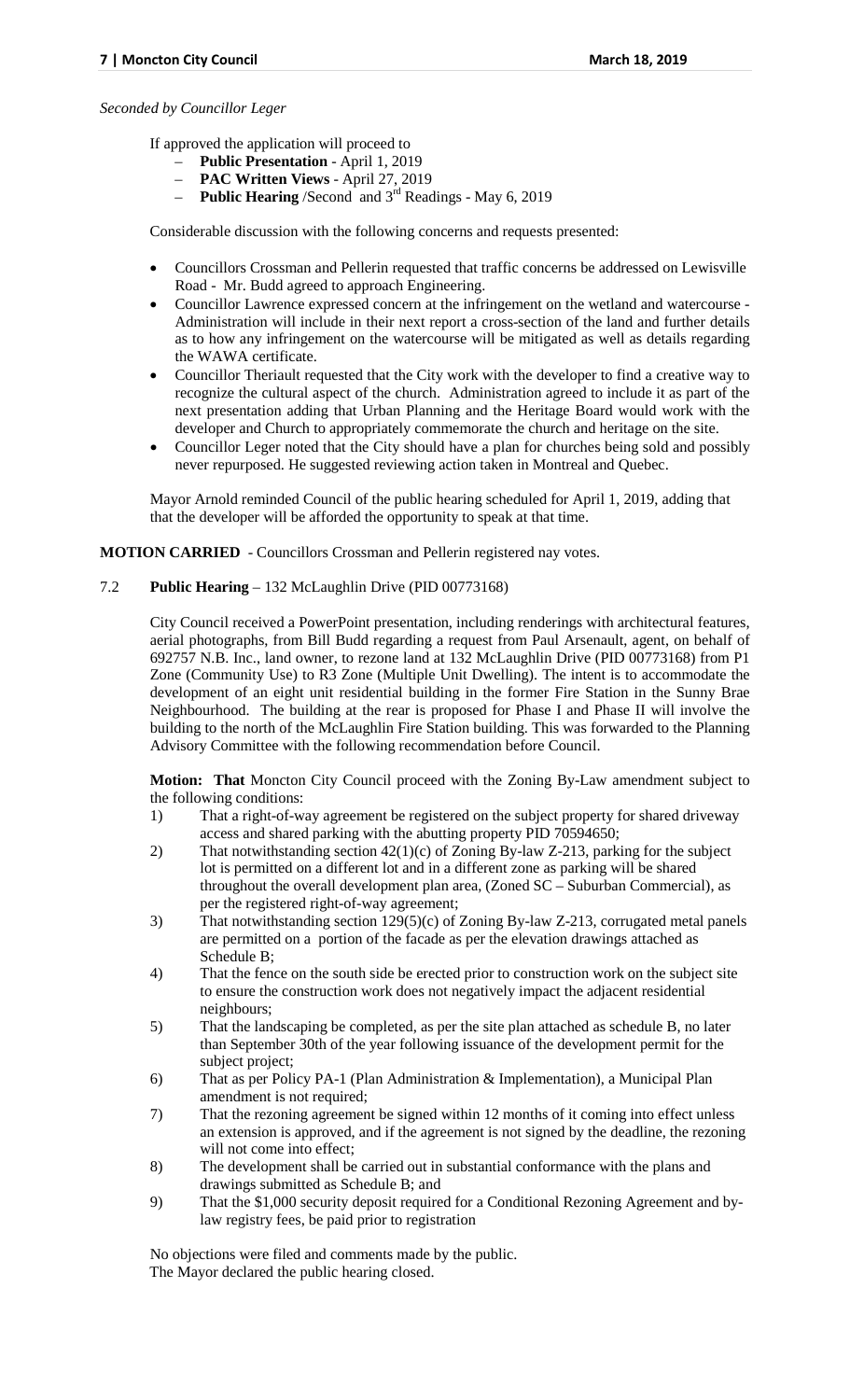*Moved by Councillor Turner Seconded by Councillor Thériault*

# **MOTION CARRIED.**

#### 7.3 **Public Hearing** –YMCA Moncton North End Community Centre Rezoning

City Council received a PowerPoint presentation from Bill Budd regarding an application from Marilou Savoie, Acadian Construction (1991) Ltd., on behalf of the City of Moncton, to rezone the property identified as PID 70569454 from R2 (Two Unit Dwelling) to P1 (Community Use) Zone to accommodate a new YMCA Community Centre in the City's North End. It will front Twin Oaks Drive. No objections were received. Inquiries were received from adjacent properties inquiring on the extent of the buffer on the abutting properties from the north and the driveway locations. They appeared to be satisfied with the responses provided.

**Motion: That** Moncton City Council proceed with the Zoning By-law amendment subject to the following conditions:

- 1) That a 15 meter wide treed buffer be maintained along the northern property line as shown in Schedule B;
- 2) That notwithstanding Section 63(1) of Zoning By-law Z-213, a fence or hedge is not required along the northern property line;
- 3) That notwithstanding Section 58(2) of Zoning By-law Z-213, street trees are not required along Fisher Street;
- 4) That notwithstanding Section 42(1) of Zoning By-law Z-213, 155 parking spaces will be provided.
- 5) That the development be carried out in substantial conformance with the plans and drawings submitted as Schedule B

*Moved by Councillor Hicks Seconded by Councillor Lawrence*

#### **MOTION CARRIED.**

#### 7.4 **Amending Dewey E. Steeves Subdivision** – Cash in Lieu

City Council received a presentation from Bill Budd regarding the tentative plan submitted to subdivide the property at 865 Mapleton Road to create a new building lot. The plan also creates a 5 meter wide Public Utility Easement along Mapleton Road. The property is presently zoned R-2 and will permit single/two unit residential developments. The new lot can connect to Municipal Services (water & sewer) on Mapleton Road.

**Motion: That** Council require Cash in Lieu of Land for Public Purposes for the Amending Dewey E Steeves Subdivision in the amount of \$3,600.00.

*Moved by Councillor Leger Seconded by Councillor Edgett*

# **MOTION CARRIED.**

## **8.**

# **STATEMENTS BY MEMBERS OF COUNCIL**

No statements this evening

## **9.**

## **REPORTS AND RECOMMENDATIONS FROM COMMITTEES AND PRIVATE MEETINGS**

## 9.1 **Recommendation(s)** – Private Session – February 11, 2019

Elaine Aucoin gave a presentation on the flood mitigation strategy.

City Council received a PowerPoint presentation from Elaine Aucoin regarding the flood mitigation study as it related to the following areas and the results of the study: There will be a session Wednesday, Knights of Columbus Hall, on Broadway Street at 6:30 a.m.

| <b>South of Lewisville Road</b> | <b>East End</b>                                                                             |
|---------------------------------|---------------------------------------------------------------------------------------------|
|                                 | Both areas are affected by flooding from rain as well as the Petitcodiac River due to their |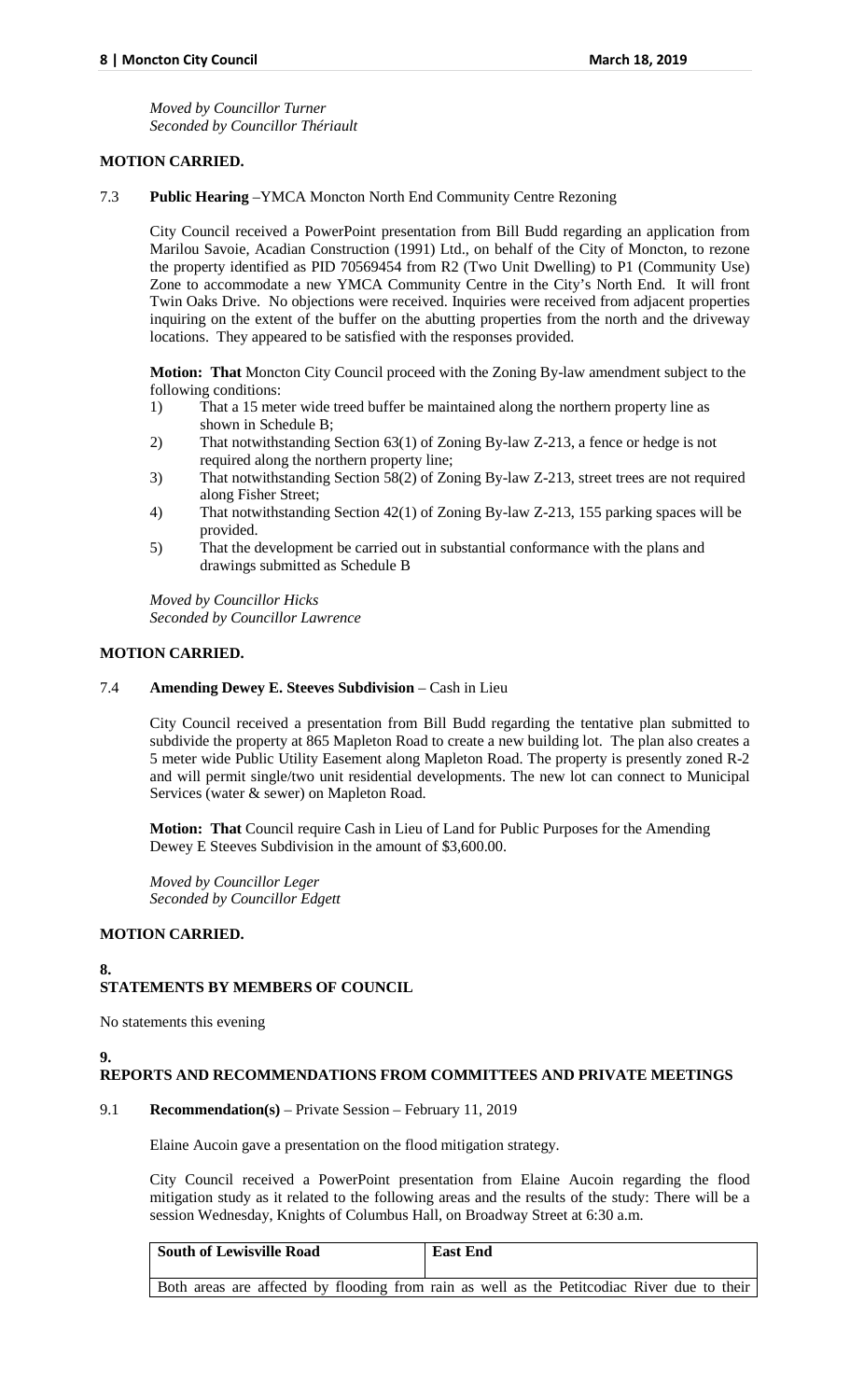proximity to the creek and back up sewer problems

- Infrastructure upgrades include:
- Lewisville Area \$2,400,000
- East End Area \$5,136,000
- Cost includes 20% contingency, engineering at 15% and HST at 15%

Public consultation sessions were held in June 2018 with the various options including structural and non-structural options presented at that time. The sessions were attended by five-six (5-6) residents from the Lewisville area and fifteen (15) from the East End. Ms. Aucoin reviewed the options contained in the presentation for each area with option 1 being the recommended option. In terms of a buy-out option, Ms. Aucoin indicated it is not common in Canada and the cost is significant (\$19,714,000). She confirmed with the federal and provincial governments that no funding is available for buy-outs. Administration feels that each area should be afforded the same level of protection and submitted the following presentation.

In reply to Councillor Crossman, Ms. Aucoin advised that in contacting the Province and no action is planned regarding the dikes.

Mr. MacDonald noted that the work will be phased over five – seven  $(5 – 7)$  years. He indicated that a number of projects were being done congruently. Councillor Hicks suggested providing this information during the public consultations.

**Motion: That** Moncton City Council direct administration to implement the structural measures included under Scenario 1 (Phase 1) of the Neighbourhood Flood Mitigation Study completed by Crandall Engineering in partnership with the IBI Group, which consist of infrastructure renewal with a sewer relief system and detention pond, and that administration review the estimated costs of \$11,813,000 and bring forward possible implementation timelines and strategy during the 2020 capital works budget process deliberation; and further

**That** administration be directed to proceed with a public information session for the residents of the Lewisville and East End areas to discuss the results of the Study.

*Moved by Councillor Crossman Seconded by Councillor Thériault*

## **MOTION CARRIED.**

## 9.2 **Recommendation(s)** – Committee of the Whole – February 25, 2019

City Council received a presentation from Jillian Somers regarding the Visitor Economy Master Plan. As part of the 2018 budgeting process, City Council approved funding to support the development of a tourism master plan which would be a roadmap to create a new trajectory for tourism in the City of Moncton. The project kicked off in March 2018 with Floor13 hired as the consultant. The Regional Service Commission was also included as a key partner which included the entire south east area and Acadian Coast line. The plan has been reviewed by the other levels of government as well. The plan provides what tourism could look like for the City of Moncton and south east region. Round table sessions were held with stakeholders and an online survey. The major goal of the plan is to increase visitor expenditures by 4.7% until 2025. Ms. Somers reviewed the 17 recommendations outlined in the presentation. She added that the entire region is excited to work together on this plan.

**Motion: That** Moncton City Council adopt, in principle, the Visitor Economy Master Plan as developed by FLOOR13, in collaboration with City of Moncton, the Southeast Regional Service Commission and key community stakeholders, and refer to administration for implementation.

*Moved by Councillor Leger Seconded by Councillor Turner*

The Mayor noted that recommendation cannot go forward without the province approving the destination marketing fee.

## **MOTION CARRIED.**

**Motion: That** Moncton City Council approve the draft Request for Proposal – Integrity Commissioner Services and direct Administration to issue the Request for Proposal to the market.

*Moved by Councillor Leger Seconded by Councillor Lawrence*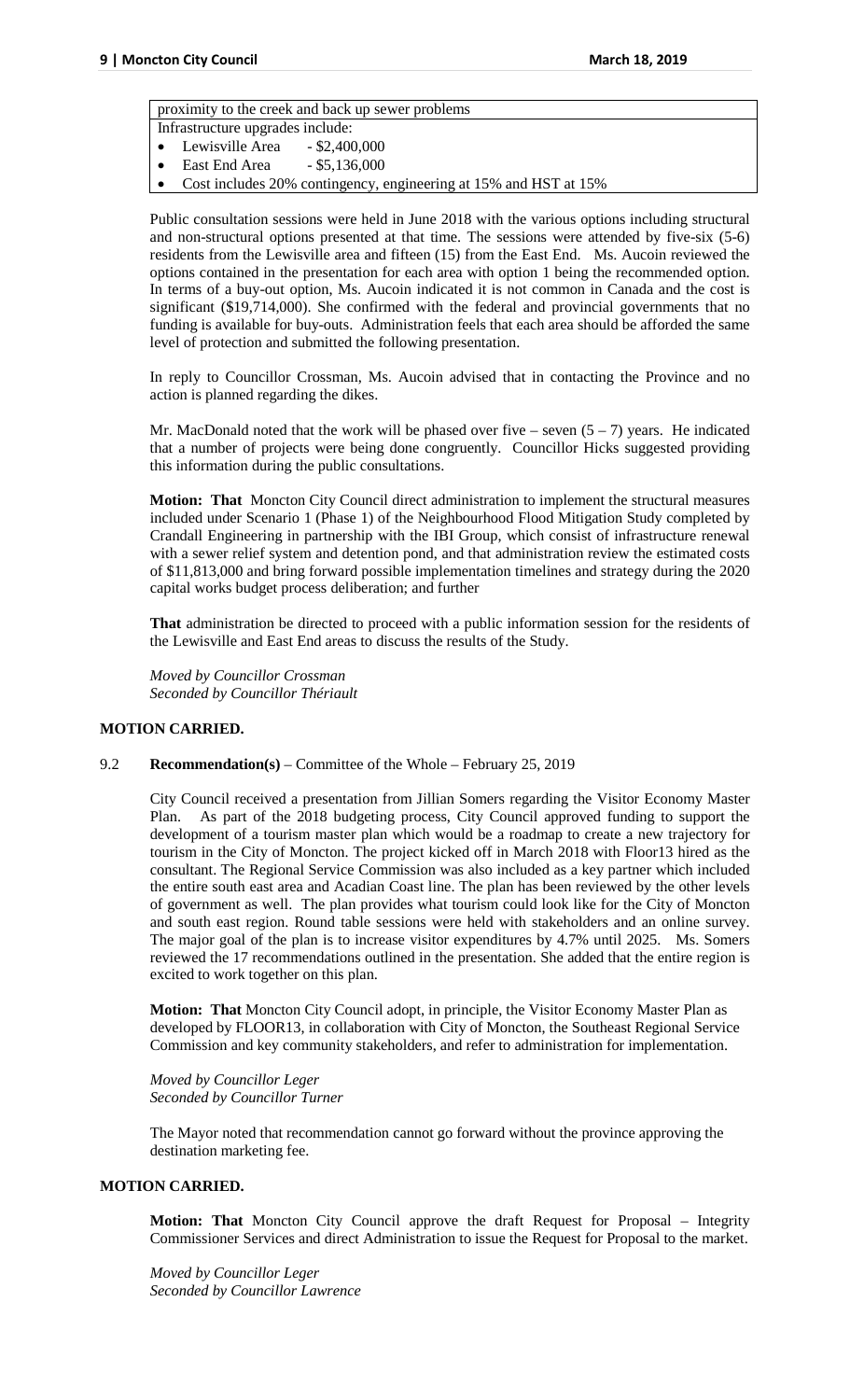A presentation was provided by Nick Robichaud regarding the Integrity Commissioner. The new Local Governance Act requires that municipalities implement a Code of Conduct for elected officials which was passed in December 2018. A review of best practices in other municipalities indicate they use an independent third party (integrity commissioner) to conduct investigations in accordance with the code, providing recommendations to council if violations are detected and providing education advisory services on various issues. A draft request for proposal has been submitted for Council's approval. Council would be the final authority in determining whether there was a breach and what sanctions if any, should be imposed. The fee is through an annual retainer and an hourly fee charged depending on how often the services are used. The contract would be for one year with options for two additional terms. If approved, an RFP will be issued and administration will return to Council with a recommendation.

Administration agreed to remove the section in the RFP pertaining to the Integrity Commissioner working with a staff member.

Councillors Hicks, Thériault, Crossman and Leger felt that the commissioner should have the final say on the sanctions as long as there is an appeal process. Councillor Hicks added that it should be stipulated that no one can apply for this position if they contributed to a candidate's political campaign.

The City Manager noted that if Council could consider an amendment to the by-law in the future in this regard.

#### **MOTION CARRIED.** *Councillors Hicks, Pellerin and Crossman registered nay votes.*

#### 9.3 **Recommendation(s)** – Special Private Session – February 25, 2019

*Councillor Hicks declared a conflict of interest* 

*Councillor Pellerin left the meeting*.

Mr. Doucet presented a PowerPoint presentation concerning Curl Moncton's expansion being over budget by \$202,000 due to contaminated soil and a new compressor. He highlighted the community impact of Curl Moncton and their efforts to mitigate expenses by increasing membership and offering new programs. They do not receive operating grants from the City, however, the City did upgraded its own adjacent parking lot at a cost of \$375,000 and approved the club's existing loan of \$896,400. The City does provide support for some organizations directly. The presentation also covered some of the risks associated with the loan.

**Motion: That** the City of Moncton provide an additional short-term loan to Curl Moncton in the amount of \$207,484 based on the following conditions:

- a. Curl Moncton will begin its Capital Fundraising Campaign no later than June 1st, 2019 and increase its target to \$400,000.
- b. The City of Moncton will receive 50 per cent of the contributions from this campaign as the funds are received by Curl Moncton and these will be applied against the short-term loan.
- c. The outstanding amount from the short-term loan of \$207,484 owed to the City, will be subject to interest at prime + 2% and debt payments for the outstanding amount will begin in October of 2020 and must be fully paid before 2026.
- d. The City will require Financial Statement updates twice per year.
- e. The loan will be secured via mortgage against the property, similar to the previous loan amounts.

**That** the first payment of the existing loans begin in 2020 in lieu of October 2019.

**And that** in the interest of transparency a representative from the City of Moncton be appointed to the Board of Curl Moncton.

**And** finally, that the Mayor and City Clerk be authorized to execute all necessary documents and to affix the Corporate Seal thereto.

*Moved by Councillor Boudreau Seconded by Councillor Leger*

In terms of an appointment to the board, Administration it will be brought forward in the appointment section at a future Council meeting.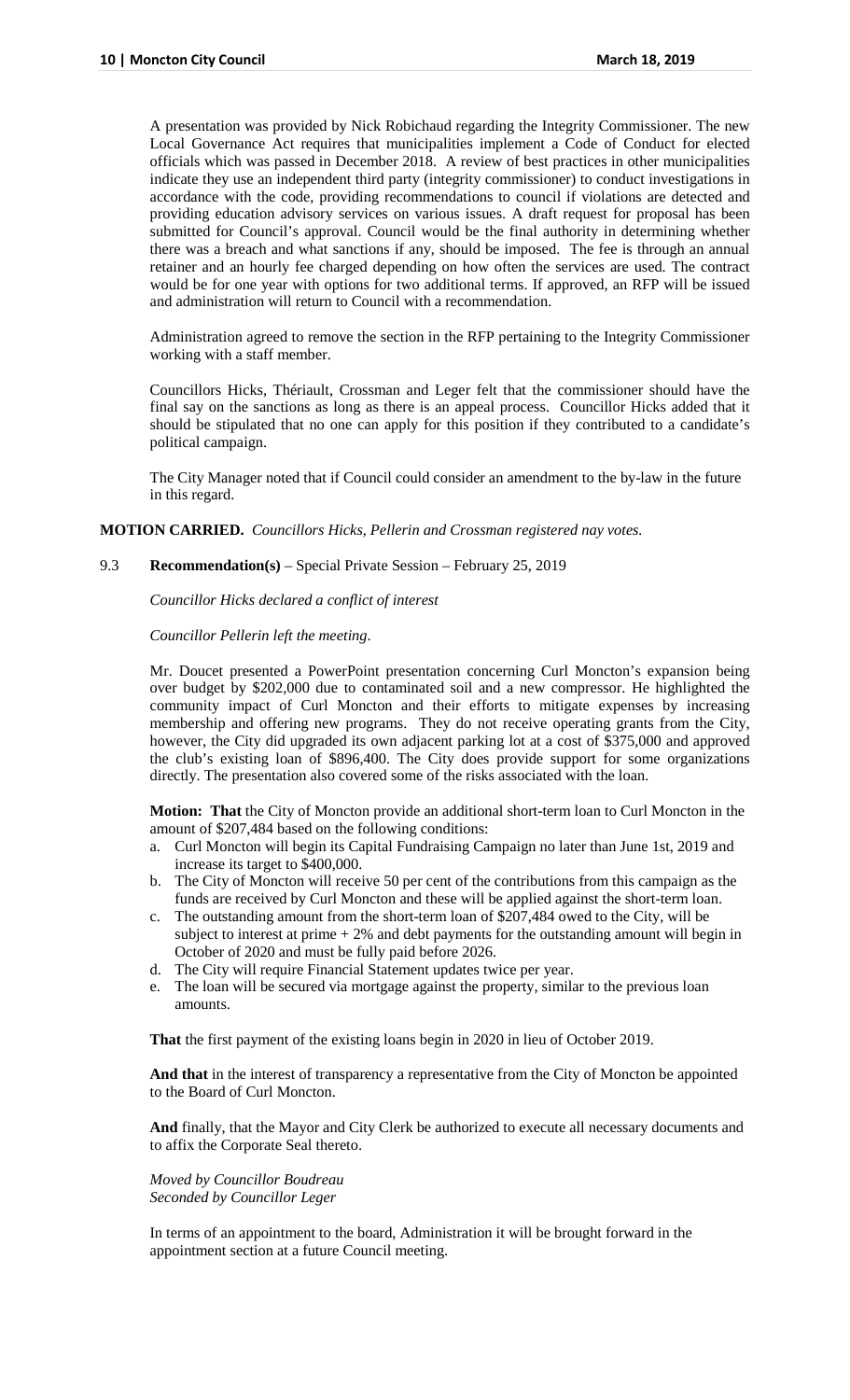Councillors Turner and Edgett applauded the efforts of Curl Moncton in bringing high profile events to the City.

## **MOTION CARRIED**

# **10.**

# **REPORTS FROM ADMINISTRATION**

*Councillor Hicks returned to Council Chambers.*

#### **10.1 City Contract W19B 02DC** - Water Renewal (Salisbury/Kendra)

**Motion: That** City Contract No. W19B 02DC, Water Renewal, be awarded to Dexter Construction Company Limited in the amount of \$1,718,708.35 including HST (\$1,558,584.51 net municipal cost), and that the budget for the project be set at \$1,800,000 including net HST, engineering and contingency; and

**Further that** a contract be drafted, and that the Mayor and City Clerk be authorized to sign said contract and affix the Corporate Seal of the City of Moncton.

*Moved by Councillor Leger Seconded by Councillor Lawrence*

## **MOTION CARRIED**

## **10.2 City Contract W19D 02AA** – Street Reconstruction No. 1 (Alexander/Hollywood)

**Motion: That** City Contract No. W19D 02AA, Street Reconstruction No. 1, be awarded to Monarch Construction Ltd. in the amount of \$2,072,829.00 including HST (\$1,879,713.44 net municipal cost), and that the budget for the project be set at \$2,175,000 including net HST, engineering and contingency;

And further that a contract be drafted, and that the Mayor and City Clerk be authorized to sign said contract and affix the Corporate Seal of the City of Moncton thereto.

*Moved by Councillor Lawrence Seconded by Councillor Leger*

## **MOTION CARRIED.**

**10.3 City Contract W19D 05DA** – Street Reconstruction No. 2 (Jubilee/Washington)

**Motion: That** City Contract No. W19D 05DA, Street Reconstruction No. 2, be awarded to Birch Hill Construction Limited in the amount of \$826,226.13 including HST (\$749,250.59 net municipal cost), and that the budget for the project be set at \$1,000,000.00 including net HST, utility relocation, engineering and contingency; and further

**that** a contract be drafted, and that the Mayor and City Clerk be authorized to sign said contract and affix the Corporate Seal of the City of Moncton thereto.

*Moved by Councillor Turner Seconded by Councillor Edgett*

## **MOTION CARRIED**

#### **10.4 City Contract W19D 05BC**– Street Resurfacing No. 1 (Various Locations)

**Motion: That** City Contract No. W19D 05BC, Street Resurfacing No. 1, be awarded to Dexter Construction Company Limited in the amount of \$1,881,915.20 including HST (\$1,706,586.16 net municipal cost), and that the budget for the project be set at \$1,950,000 including net HST, engineering, utility relocation costs and contingency; and

**Further that** a contract be drafted, and that the Mayor and City Clerk be authorized to sign said contract and affix the Corporate Seal of the City of Moncton thereto.

*Moved by Councillor Leger Seconded by Councillor Lawrence*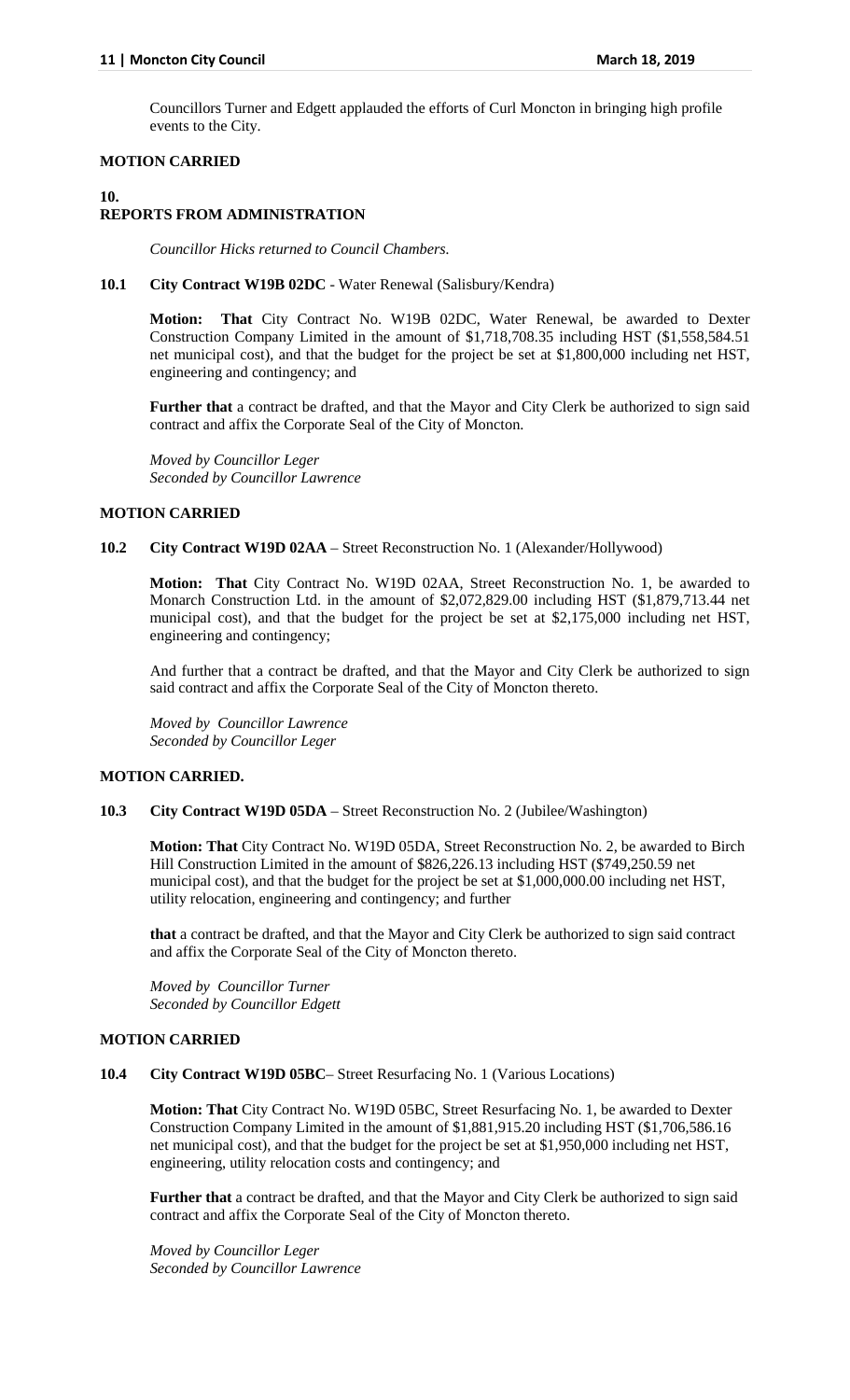#### **MOTION CARRIED.**

**10.5 City Contract W19D 05CA** – Street Resurfacing No. 2 (Various Locations)

**Motion: That** City Contract No. W19D 05CA, Street Resurfacing No. 2, be awarded to MacDonald Paving and Construction Limited in the amount of \$1,551,655.90 including HST  $($1,407,095.54$  net municipal cost), and that the budget for the project be set at \$1,600,000 including net HST, engineering and contingency; and

**Furthe**r that a contract be drafted, and that the Mayor and City Clerk be authorized to sign said contract and affix the Corporate Seal of the City of Moncton thereto.

*Moved by Councillor Lawrence Seconded by Councillor Leger*

#### **MOTION CARRIED.**

**10.6 City Contract W19C 03CC** – Mountain Road Storm Sewer Relief System

**Motion: That** City Contract No. W19C 03CC, Mountain Road Storm Sewer Relief System – Phase 2, be awarded to Birch Hill Construction Ltd. in the amount of \$1,284,780.58 including HST (\$1,165,083.71 net municipal cost), and that the budget for the project be set at \$1,350,000 including net HST, engineering, utility relocation costs and contingency; and

**Further that** a contract be drafted, and that the Mayor and City Clerk be authorized to sign said contract and affix the Corporate Seal of the City of Moncton.

*Moved by Councillor Turner Seconded by Councillor Boudreau*

In reply to Councillor Hicks, Mr. Richard noted that the work commences in July as the timing aligns with the end of the school season for NBCC and felt that dust issues would be mitigated.

# **MOTION CARRIED.**

## **11. READING OF BY-LAWS**

*The Assistant City Clerk announced that the following by-laws will be posted on line at [www.moncton.ca](http://www.moncton.ca/) in lieu of reading them into the record at future meetings, pursuant to Section 15.3(a) ii (A&B) of the Local Governance Act, or same can be faxed, mailed or emailed to interested parties at their request.*

- 11.1 **A By-Law** in Amendment of a By-Law Relating to the Adoption of the City of Moncton Municipal Plan, being By-Law # Z-113.26 – Pleasant Street – First Reading (subject to approval of item 7.1
- 11.2 **A By-Law** in Amendment of the City of Moncton Zoning By-Law, being By-Law Z-213.65 Pleasant Street – First Reading
- 11.3 **A By-Law** in Amendment of the City of Moncton Zoning By-Law, being By-Law Z-213.63 132 McLaughlin Drive – Second and Third Readings (subject to approval of 7.2)

**Motion:** I would move that second reading be given to By-Law Z-213.63.

*Moved by Councillor Leger*

#### **Second reading was administered by the A/City Clerk.**

**Motion:** I would move that third reading be given and that By-Law Z-213.63 be ordained and passed and that Mayor and City Clerk be authorized to affix the Corporate Seal thereto

*Moved by Councillor Turner Seconded by Councillor Leger*

#### **MOTION CARRIED**.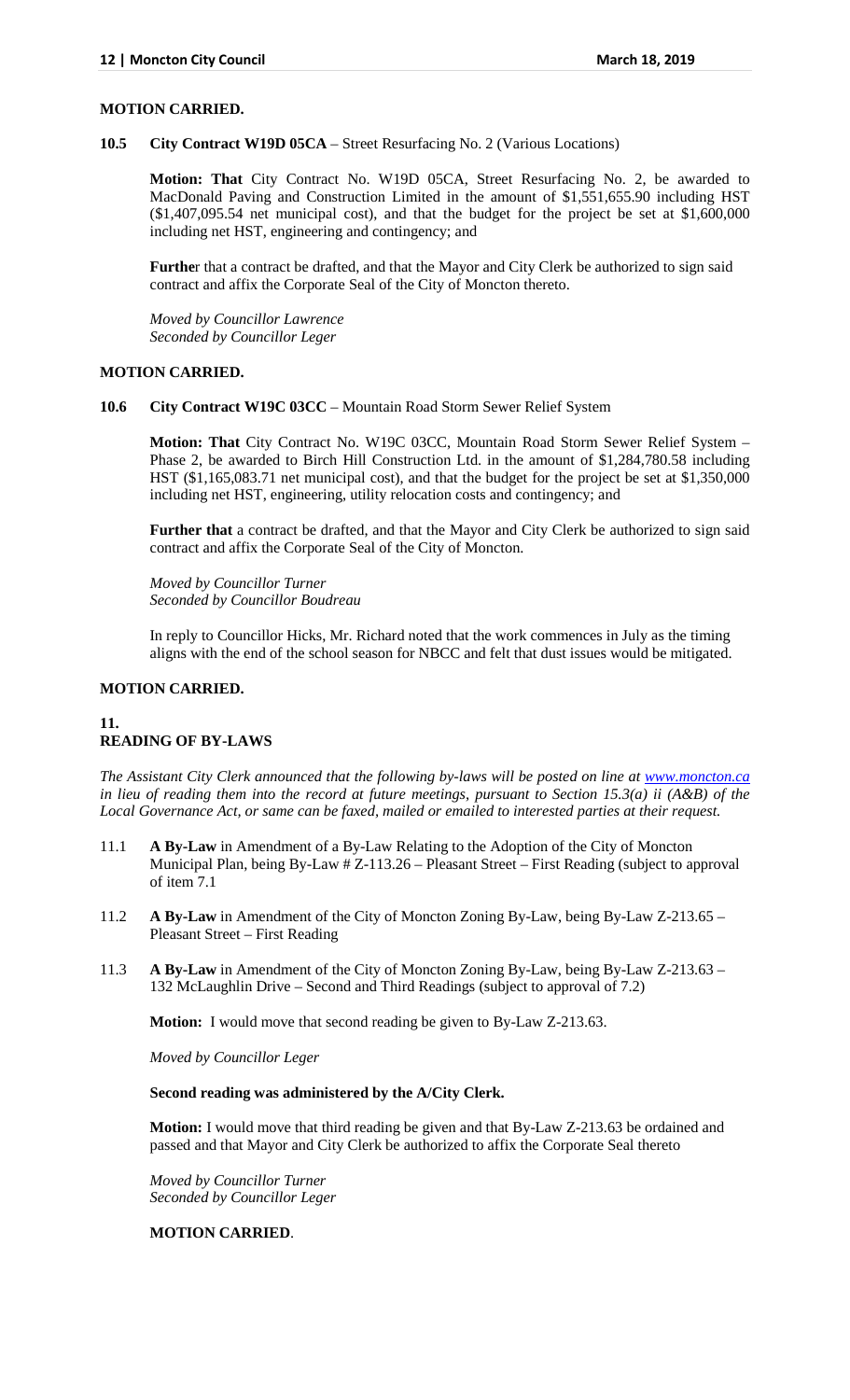11.4 **A By-Law** in Amendment of the City of Moncton Zoning By-Law, being By-Law Z-213.64 – YMCA Moncton North Community Centre Rezoning – Second and Third Readings (subject to approval item 7.3)

**Motion:** I would move that second reading be given to By-Law Z-213.64.

*Moved by Councillor Hicks*

#### **Second reading was administered by the A/City Clerk.**

**Motion:** I would move that third reading be given and that By-Law Z-213.64 be ordained and passed and that Mayor and City Clerk be authorized to affix the Corporate Seal thereto.

*Moved by Councillor Turner Seconded by Councillor Edgett*

## **MOTION CARRIED.**

#### **12. NOTICES MOTIONS AND RESOLUTIONS**

12.1 **Notice of Motion** – Climate Emergency Resolution

Councillor Boudreau read into the record the following Notice of Motion to be considered at the next Public Council meeting.

- **WHEREAS**, it is well established that climate warming is causing significant disruptions to the world's climatic systems, increasing the frequency of extreme weather events and posing other significant risks, such as drought, forest fires and rising sea levels, and that these disruptions in our climate pose immediate threats to our natural environment, our health, our jobs and economy, and,
- **WHEREAS,** climate impacts are already causing devastation, loss of life and destroying vital ecosystems, and,
- **WHEREAS,** global average temperature, atmospheric greenhouse gases, and ocean acidity are already at dangerous levels, and,
- **WHEREAS,** Local governments are essential to the successful implementation of the urgent measures required to limit the global climate crisis, and,
- **WHEREAS,** Local governments around the world are taking new actions to avoid the worst impacts of climate breakdown and calling on senior levels of government for a more urgent, emergency response, and,
- **WHEREAS,** 290 Canadian cities, towns, and local service districts, have recently formally declared a Climate Emergency in their respective communities, in light of the dire warnings emanating from the Paris Agreement, the United Nations, and various Global Conferences, and,
- **WHEREAS,** the City of Moncton has been taking action on sustainability, which is one of the city's Core Values, and has as a Pillar of our Mission as a city, the Environment and the proactive stewardship of such environment, thus setting a solid foundation for ramping up ambition and action to meet the moral and scientific urgency of climate disruption.

# **THEREFORE BE IT RESOLVED**

**That** Moncton City Council declare a Climate Emergency.

**That** Council recognize the breakdown of the stable climate and sea and river levels under which human civilization developed constitutes an emergency for the City of Moncton.

**That** Council direct staff to report back by May 1, 2020 on opportunities to:

- i. Increase ambition and/or accelerate timelines for existing actions under the City's Climate Adaptation Strategy;
- ii. Add new actions that would help the City achieve its targets;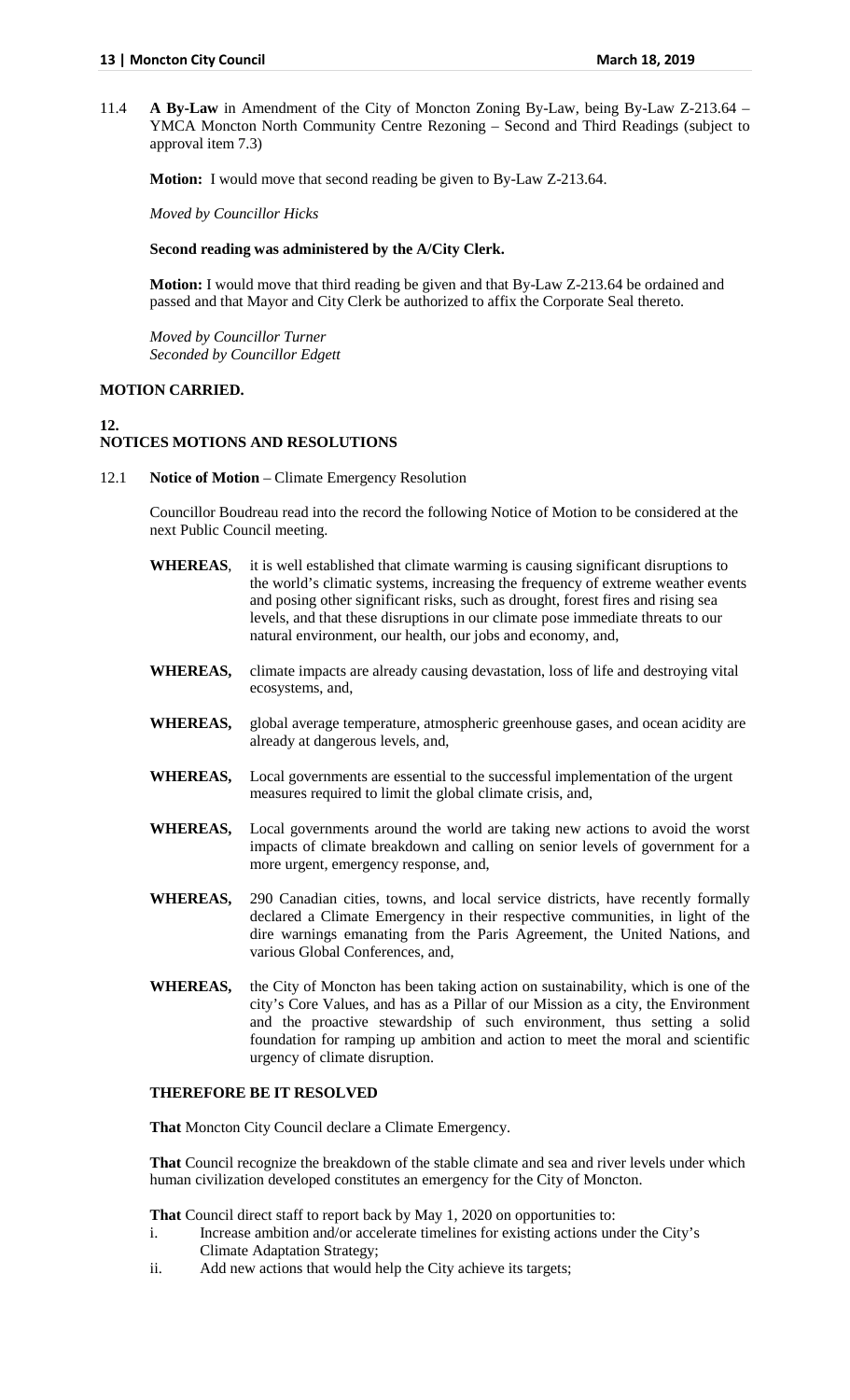iii. incorporate into the City's climate targets and actions the need to achieve net zero carbon emissions before 2050 and net negative carbon emissions in the second half of the century; and

**That** Council call upon our Federal and Provincial governments to support the City of Moncton in its efforts to deal with the said Climate Emergency, and to do what is necessary and required now to create a safe and livable future for our generation and those that may come in the future.

Moved by Councillor Boudreau

- 12.2 **Resolution** By-Law Enforcement Officers Krista McIntosh, Claire Saulnier and Mike McKendrick
	- *WHEREAS* pursuant to Section 14 of the Police Act, S.N.B., Chap. P-9.2, Council is authorized to appoint By-Law Enforcement Officers; and
	- *WHEREAS* Council has approved the use of the Canadian Corps of Commissionaires to enforce its By-Laws; and

*NOW THEREFORE BE IT RESOLVED THAT* Krista McIntosh, Claire Saulnier and Mike McKendrick be hereby appointed By-Law Enforcement Officers for the City of Moncton, and are hereby authorized to enforce all of the municipality's by-laws and to take such action or issue such tickets as may deem to be necessary to enforce any provisions of any such by-laws.

*Moved by Councillor Leger Seconded by Councillor Turner*

# **MOTION CARRIED**

**13.**

# **APPOINTMENTS TO COMMITTEES/ NOMINATIONS À DES COMITÉS**

**Motion: That** the following appointments be approved:

#### **3+ Corporation**

- Khaleel Urrahman
- Maura McKinnon

## **Moncton Industrial Board (MID)**

- Re-new Mike Mann
- Appoint Robin Drummond

## **Mayor's Seniors Advisory Committee**

- Eileen Whyte
- Josée Lépine
- Winston Pearce

#### **Moncton Public Library Board**

- Nicole Doiron
- Bradley Condon
- Mariam Mesbah

# **Poverty and Social Inclusion**

- Debby Warren
- Paul Robichaud

*Moved by Councillor Lawrence Seconded by Councillor Boudreau*

# **MOTION CARRIED.**

#### **14.**

# **ADJOURNMENT/CLÔTURE DE LA SÉANCE**

**Motion: That** the Public Council Meeting of this date be adjourned.

*Moved by Councillor Boudreau*